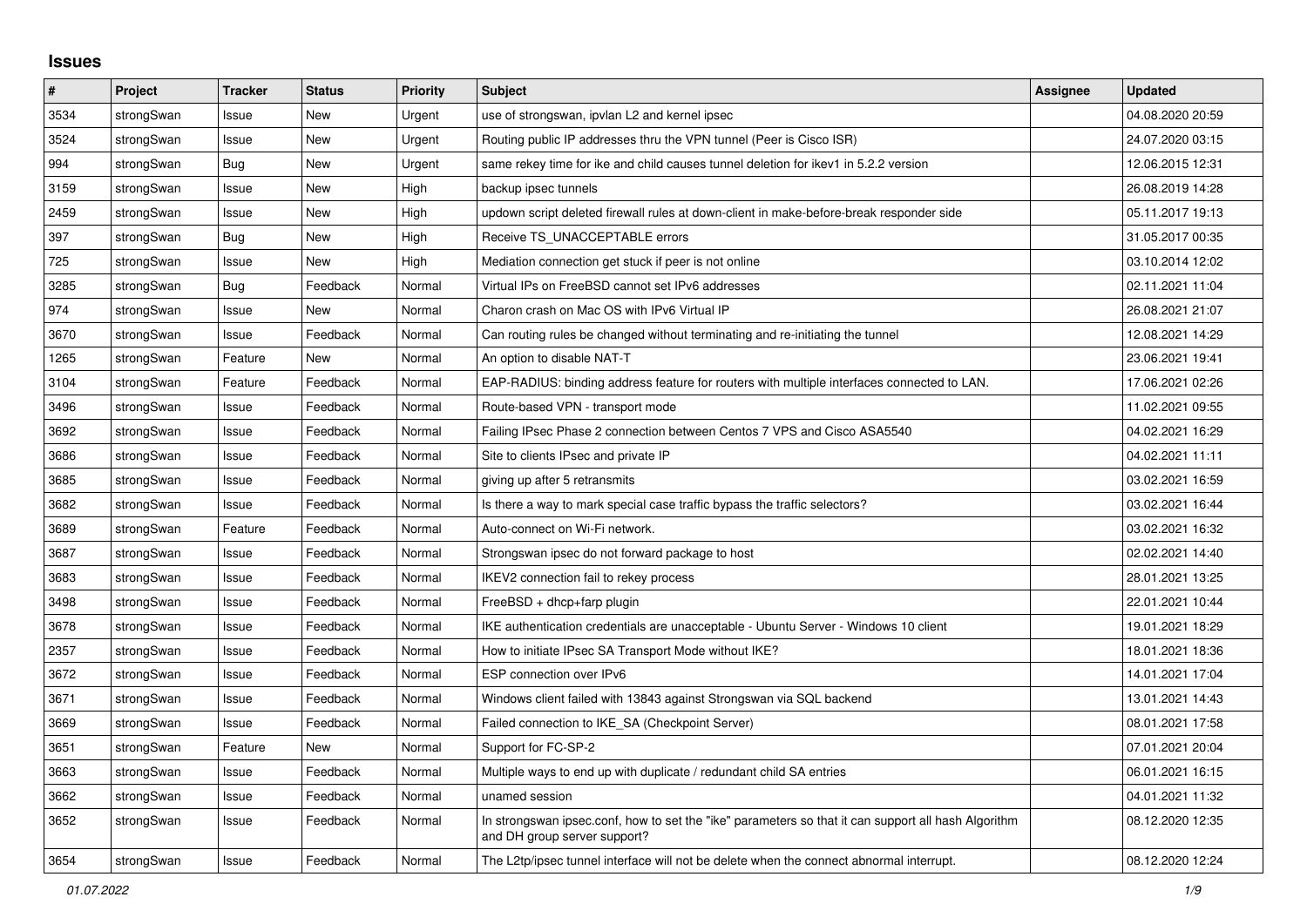| $\pmb{\#}$ | Project    | <b>Tracker</b> | <b>Status</b> | <b>Priority</b> | <b>Subject</b>                                                                                                          | Assignee | <b>Updated</b>   |
|------------|------------|----------------|---------------|-----------------|-------------------------------------------------------------------------------------------------------------------------|----------|------------------|
| 3653       | strongSwan | Feature        | Feedback      | Normal          | Is there any possibility to pass any non-standard parameters for tunnels (ike or child sa) for use by<br>custom plugin? |          | 08.12.2020 11:03 |
| 3650       | strongSwan | Issue          | Feedback      | Normal          | HA behaves very strange                                                                                                 |          | 04.12.2020 08:53 |
| 3647       | strongSwan | Issue          | Feedback      | Normal          | Is it possible to receive INTERNAL_IP4_SUBNET attributes in updown scripts                                              |          | 02.12.2020 17:06 |
| 3643       | strongSwan | Issue          | Feedback      | Normal          | Strongswan and FRR NHRP                                                                                                 |          | 01.12.2020 10:55 |
| 3642       | strongSwan | Issue          | Feedback      | Normal          | How to distinguish encapsulated packets from different interfaces                                                       |          | 30.11.2020 09:38 |
| 3640       | strongSwan | Issue          | Feedback      | Normal          | Problem surfing via VPN form Android APK on a sepcific Mobile Operator                                                  |          | 26.11.2020 11:43 |
| 3630       | strongSwan | Issue          | Feedback      | Normal          | The certificate is loaded but not used.                                                                                 |          | 18.11.2020 10:29 |
| 3628       | strongSwan | lssue          | Feedback      | Normal          | Constant `retransmit` while establishing CHILD SA                                                                       |          | 16.11.2020 10:14 |
| 3629       | strongSwan | Issue          | Feedback      | Normal          | IPSec enc only on specific dport/proto                                                                                  |          | 16.11.2020 10:04 |
| 3625       | strongSwan | Issue          | Feedback      | Normal          | Always on VPN when the client is on the same LAN as the VPN server                                                      |          | 10.11.2020 18:45 |
| 3618       | strongSwan | Issue          | Feedback      | Normal          | Use side-band to configure strongswan's                                                                                 |          | 09.11.2020 10:38 |
| 3616       | strongSwan | Issue          | Feedback      | Normal          | With Strongswan 5.7.2, unique=never not allowing multiple clients to establish tunnels with same<br>identity            |          | 05.11.2020 12:32 |
| 3617       | strongSwan | Issue          | Feedback      | Normal          | full-offload swanctl.conf                                                                                               |          | 03.11.2020 17:24 |
| 3614       | strongSwan | Issue          | Feedback      | Normal          | Certificate renewal for about to expire certificates                                                                    |          | 30.10.2020 13:30 |
| 3607       | strongSwan | Issue          | Feedback      | Normal          | statusall option reports transport established two or three times per IP at start-up                                    |          | 27.10.2020 16:48 |
| 3611       | strongSwan | Issue          | Feedback      | Normal          | Unable to Send Traffic Using NAT on EC2 Instance                                                                        |          | 27.10.2020 16:35 |
| 3610       | strongSwan | Issue          | Feedback      | Normal          | farp plugin conflicts with DHCP service                                                                                 |          | 26.10.2020 18:06 |
| 3609       | strongSwan | Issue          | Feedback      | Normal          | Potential DNS server IP address conflicts                                                                               |          | 26.10.2020 11:12 |
| 3597       | strongSwan | Issue          | Feedback      | Normal          | IPSec Client on CentOS 8 - Can't connect using ShrewSoft VPN config file                                                |          | 21.10.2020 16:38 |
| 3604       | strongSwan | lssue          | Feedback      | Normal          | Email Notification on down status                                                                                       |          | 21.10.2020 10:54 |
| 3596       | strongSwan | Issue          | Feedback      | Normal          | no issuer certificate found for                                                                                         |          | 21.10.2020 03:27 |
| 3603       | strongSwan | Issue          | Feedback      | Normal          | dns issue in config mode                                                                                                |          | 20.10.2020 11:50 |
| 3592       | strongSwan | Issue          | Feedback      | Normal          | Tunnel reported as established but log show "found encrypted payload, but no transform set"                             |          | 20.10.2020 10:37 |
| 3598       | strongSwan | Issue          | Feedback      | Normal          | swanctl on Windows: Support aborting execution                                                                          |          | 19.10.2020 15:01 |
| 3593       | strongSwan | Issue          | Feedback      | Normal          | Need variable tracking make_before_break state into updown scripts                                                      |          | 13.10.2020 09:59 |
| 3588       | strongSwan | Issue          | Feedback      | Normal          | VPN setup over 4G                                                                                                       |          | 08.10.2020 14:13 |
| 3573       | strongSwan | Issue          | Feedback      | Normal          | ike2 and transit traffic                                                                                                |          | 05.10.2020 10:55 |
| 3580       | strongSwan | Issue          | Feedback      | Normal          | encapsulation and packets not routing into tunnel problems                                                              |          | 02.10.2020 10:03 |
| 3577       | strongSwan | Issue          | Feedback      | Normal          | StrongSwan Connection adding and deleting over network.                                                                 |          | 28.09.2020 15:13 |
| 3578       | strongSwan | Issue          | Feedback      | Normal          | ipsec connection to FortiClient VPN                                                                                     |          | 28.09.2020 15:08 |
| 3576       | strongSwan | Issue          | Feedback      | Normal          | strongswan on openwrt virtual ip inside ipsec tunnel                                                                    |          | 25.09.2020 17:01 |
| 3575       | strongSwan | Issue          | Feedback      | Normal          | Tunnel of IPv6 Over IPv4 not accespting Jumbo Packets                                                                   |          | 23.09.2020 16:44 |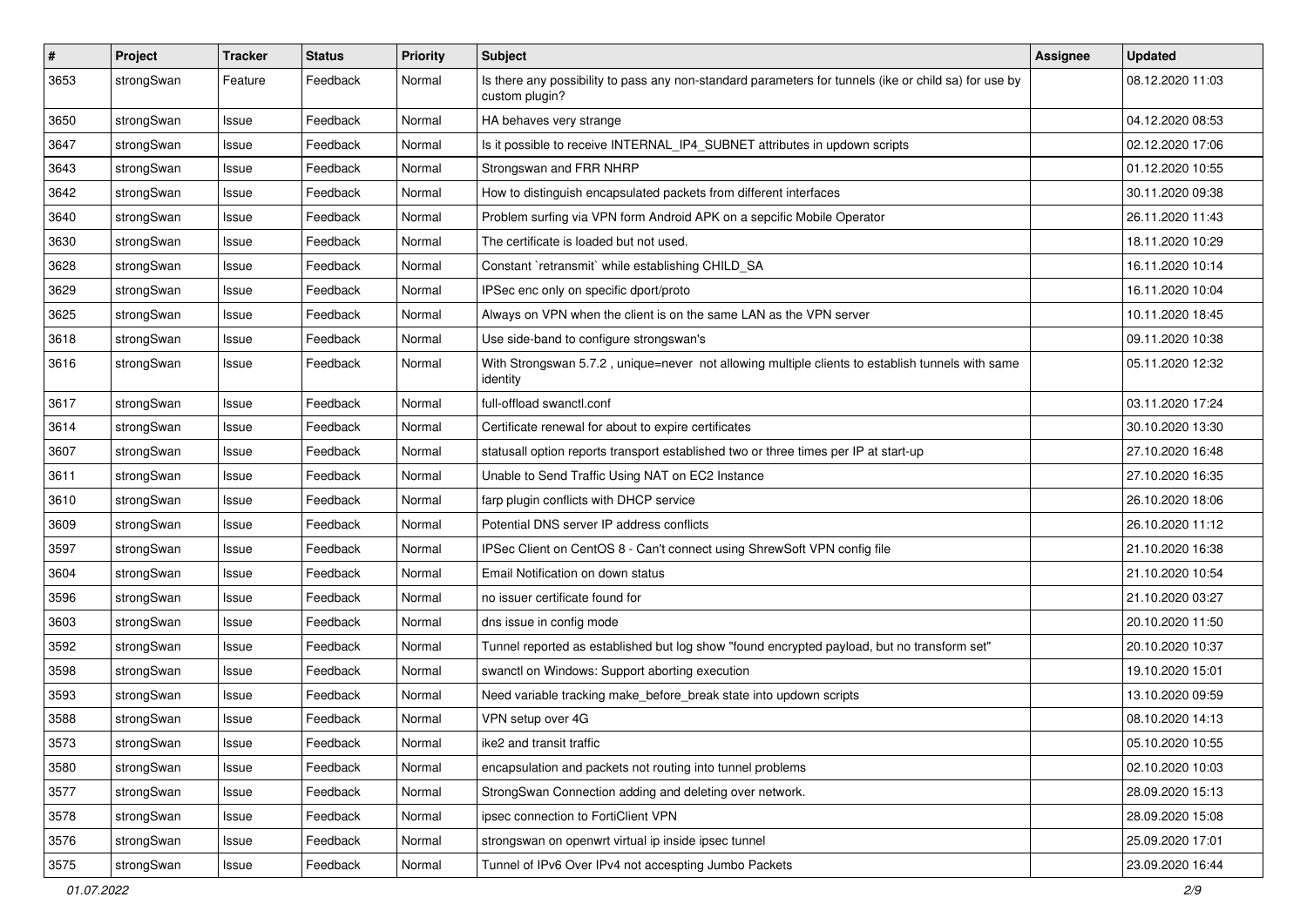| $\pmb{\#}$ | Project    | <b>Tracker</b> | <b>Status</b> | <b>Priority</b> | <b>Subject</b>                                                                                          | <b>Assignee</b> | <b>Updated</b>   |
|------------|------------|----------------|---------------|-----------------|---------------------------------------------------------------------------------------------------------|-----------------|------------------|
| 3568       | strongSwan | Issue          | Feedback      | Normal          | vpn connection is unstable                                                                              |                 | 23.09.2020 16:28 |
| 3566       | strongSwan | Issue          | Feedback      | Normal          | Number of simultaneous connections limited to 1000 in a cluster                                         |                 | 18.09.2020 09:46 |
| 3565       | strongSwan | Issue          | Feedback      | Normal          | Filtering out logs or plugin in to do so                                                                |                 | 16.09.2020 11:45 |
| 3564       | strongSwan | Issue          | Feedback      | Normal          | Out of order packets are generated if strong swan is running on multiple cores                          |                 | 16.09.2020 10:01 |
| 3561       | strongSwan | Issue          | Feedback      | Normal          | Azure P2S VPN Linux connection error                                                                    |                 | 15.09.2020 12:22 |
| 3558       | strongSwan | Issue          | Feedback      | Normal          | deleting half open IKE_SA with x.x.x.x after timeout with iOS device                                    |                 | 05.09.2020 21:23 |
| 3536       | strongSwan | Issue          | Feedback      | Normal          | When Create multiple tunnels restart ipsec service will establish fail.                                 |                 | 03.09.2020 13:58 |
| 3537       | strongSwan | Issue          | Feedback      | Normal          | IPv6 Packets are not transferred from server to client through IPSec using RPC protocol                 |                 | 01.09.2020 12:50 |
| 3552       | strongSwan | Issue          | Feedback      | Normal          | Internet disconnects after once VPN is established                                                      |                 | 30.08.2020 05:35 |
| 3545       | strongSwan | Issue          | New           | Normal          | Configuration model for multiple-VRF tunnel endpoints                                                   |                 | 18.08.2020 13:50 |
| 3392       | strongSwan | Issue          | Feedback      | Normal          | mark=%unique and no Internet-connection with VPN                                                        |                 | 31.07.2020 15:26 |
| 3490       | strongSwan | Issue          | Feedback      | Normal          | Selecting incorrect auth mode for IKEv1                                                                 |                 | 21.07.2020 21:26 |
| 3516       | strongSwan | Issue          | Feedback      | Normal          | Close IKE_SA after expiry without rekey/reauth                                                          |                 | 20.07.2020 19:32 |
| 2701       | strongSwan | Issue          | New           | Normal          | Low bandwidth when Iperfing data thorugh IPSEC tunnel                                                   |                 | 07.07.2020 13:38 |
| 3499       | strongSwan | Issue          | Feedback      | Normal          | ISAKMP Signature hash algorithm / EAP-TLS Authentification                                              |                 | 30.06.2020 10:40 |
| 3500       | strongSwan | Issue          | Feedback      | Normal          | swanctl --list-cert not listing all certs                                                               |                 | 29.06.2020 15:25 |
| 3442       | strongSwan | Issue          | Feedback      | Normal          | Apply policy based on network interface in transport mode                                               |                 | 13.05.2020 10:53 |
| 3441       | strongSwan | Feature        | New           | Normal          | [Android] Lock modification of VPN configurations on work devices                                       |                 | 11.05.2020 10:00 |
| 2160       | strongSwan | Issue          | Feedback      | Normal          | support for opportunistic encryption                                                                    |                 | 06.05.2020 10:32 |
| 3422       | strongSwan | Feature        | Feedback      | Normal          | Allow multiple local.id to be specified in a single connection?                                         |                 | 23.04.2020 13:19 |
| 3400       | strongSwan | Issue          | Feedback      | Normal          | Windows 10 IKEv2 rekeying fails                                                                         |                 | 16.04.2020 17:08 |
| 3403       | strongSwan | Issue          | Feedback      | Normal          | IKEv2 natd false detection                                                                              |                 | 09.04.2020 14:19 |
| 3398       | strongSwan | Feature        | New           | Normal          | Android client - allow configuring eap_id with EAP-TLS                                                  |                 | 06.04.2020 23:19 |
| 3389       | strongSwan | Issue          | Feedback      | Normal          | Child SAs not getting created after rekeying                                                            |                 | 30.03.2020 15:45 |
| 817        | strongSwan | Issue          | Feedback      | Normal          | IKEv2 IPv6 Router Advertisement                                                                         |                 | 27.03.2020 17:14 |
| 1057       | strongSwan | Feature        | New           | Normal          | conn switching based on eap identity                                                                    |                 | 24.03.2020 10:14 |
| 3377       | strongSwan | Issue          | Feedback      | Normal          | Interface ID not configured during HA synchronization                                                   |                 | 18.03.2020 10:15 |
| 3366       | strongSwan | Issue          | Feedback      | Normal          | Uninstall "any" trap policy if start_action=trap with virtual IPs is used                               |                 | 13.03.2020 14:57 |
| 3342       | strongSwan | Issue          | Feedback      | Normal          | Certain fields in Storngswan on Firestick4K are not editable                                            |                 | 20.02.2020 09:36 |
| 3326       | strongSwan | Issue          | New           | Normal          | update custom routing table (table 220 by default) with new routes if new networks and routes<br>appear |                 | 10.02.2020 12:01 |
| 3307       | strongSwan | Issue          | Feedback      | Normal          | Probable non compliance with RFC 7296 wrt traffic selector narrowing?                                   |                 | 14.01.2020 16:19 |
| 3304       | strongSwan | Issue          | Feedback      | Normal          | Found unsupported critical X.509 extension: X509v3 Name Constraints                                     |                 | 13.01.2020 14:50 |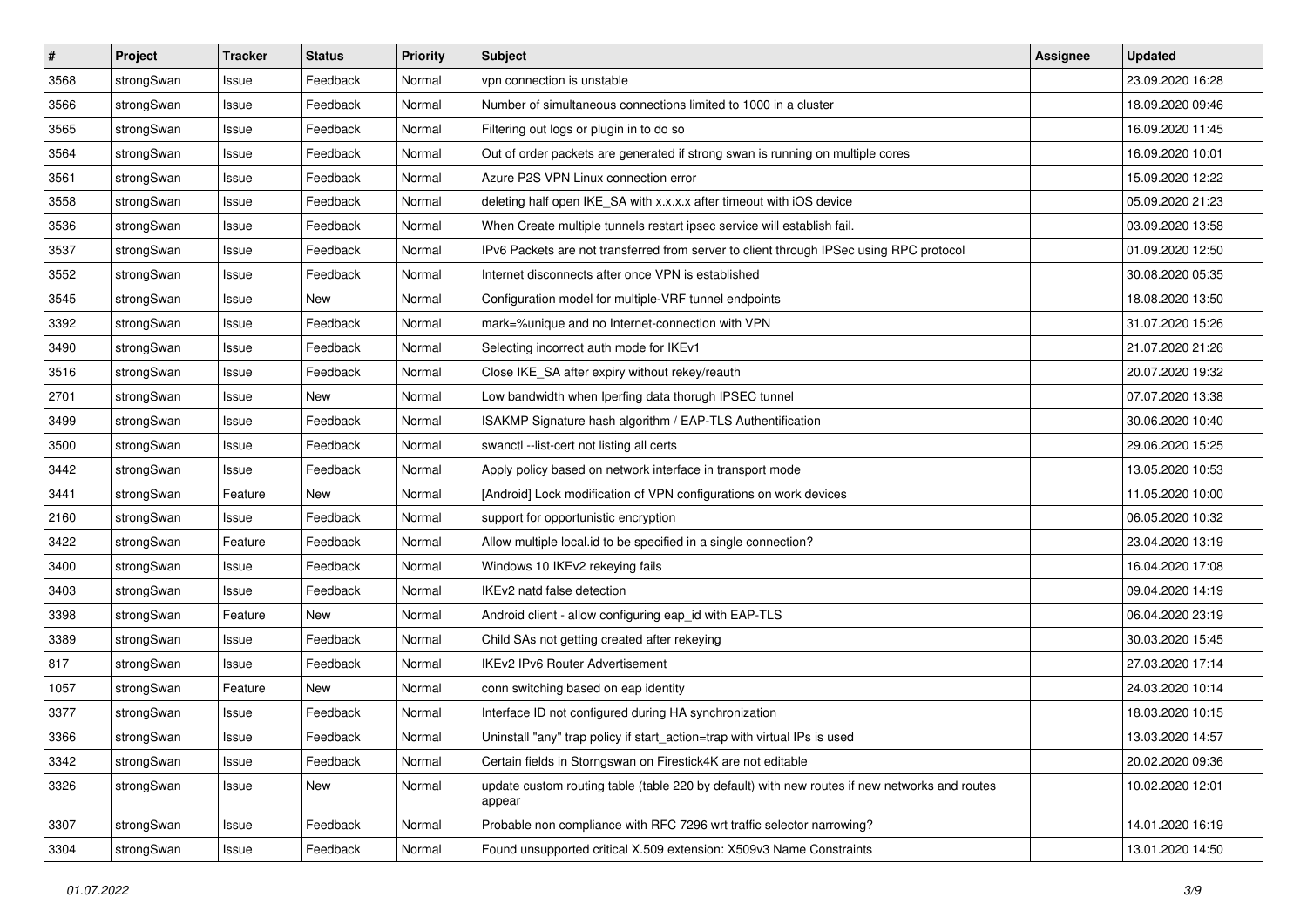| #    | Project    | <b>Tracker</b> | <b>Status</b> | <b>Priority</b> | <b>Subject</b>                                                                                              | <b>Assignee</b> | <b>Updated</b>   |
|------|------------|----------------|---------------|-----------------|-------------------------------------------------------------------------------------------------------------|-----------------|------------------|
| 3298 | strongSwan | Issue          | New           | Normal          | strategies to improve strongswan performance per single SA                                                  |                 | 23.12.2019 14:05 |
| 3282 | strongSwan | Issue          | Feedback      | Normal          | Android VPN client keeps retrying in airplane mode                                                          |                 | 29.11.2019 16:06 |
| 3268 | strongSwan | Issue          | Feedback      | Normal          | Traffic disruption -- policy-based VPN to AWS VPN service                                                   |                 | 15.11.2019 16:53 |
| 3254 | strongSwan | Issue          | Feedback      | Normal          | Log level in android level                                                                                  |                 | 08.11.2019 08:36 |
| 104  | strongSwan | Feature        | Feedback      | Normal          | Postgresql Db Support                                                                                       |                 | 04.09.2019 10:05 |
| 3162 | strongSwan | Feature        | Feedback      | Normal          | Strongswan Android support for default DNS suffixes (UNITY_DEF_DOMAIN flag)                                 |                 | 29.08.2019 10:29 |
| 3151 | strongSwan | Issue          | Feedback      | Normal          | Forecast stops forwarding multicast                                                                         |                 | 26.08.2019 14:06 |
| 3154 | strongSwan | Issue          | Feedback      | Normal          | signature validation failed only with sha2                                                                  |                 | 20.08.2019 11:51 |
| 3135 | strongSwan | Feature        | Feedback      | Normal          | Android client - settings for connection re-try                                                             |                 | 12.08.2019 16:32 |
| 3122 | strongSwan | Issue          | Feedback      | Normal          | Strongswan software iterupts                                                                                |                 | 18.07.2019 02:27 |
| 3097 | strongSwan | Issue          | Feedback      | Normal          | charon restart behaviour                                                                                    |                 | 24.06.2019 16:09 |
| 3075 | strongSwan | Feature        | New           | Normal          | <b>IPsec Labelling</b>                                                                                      |                 | 29.05.2019 17:09 |
| 3072 | strongSwan | Issue          | Feedback      | Normal          | Windows 10: setting WFP SA SPI fails with error 0x80320014                                                  |                 | 29.05.2019 14:34 |
| 2750 | strongSwan | Issue          | Feedback      | Normal          | setting WFP SA SPI failed: 0x80320035                                                                       |                 | 27.05.2019 11:59 |
| 2966 | strongSwan | Issue          | Feedback      | Normal          | Problems with large amount of subnets in leftsubnet configuration                                           |                 | 02.04.2019 10:35 |
| 2972 | strongSwan | Feature        | Feedback      | Normal          | how to add X509v3 Key Usage: Key Encipherment                                                               |                 | 13.03.2019 13:59 |
| 2964 | strongSwan | Issue          | Feedback      | Normal          | Route to IKE Gateway Fails to Update Under Particular Configuration                                         |                 | 13.03.2019 10:38 |
| 2958 | strongSwan | Issue          | Feedback      | Normal          | Trap policies with unspecified remote IP covering multiple specific ports constantly produce new<br>IKE_SAs |                 | 11.03.2019 15:03 |
| 2870 | strongSwan | Issue          | Feedback      | Normal          | DNS resolution outside of tunnel if DNS server is in remote TS                                              |                 | 22.01.2019 11:06 |
| 2400 | strongSwan | Issue          | Feedback      | Normal          | Is DPD supposed to detect dead tunnel, or dead IKE instance                                                 |                 | 11.01.2019 22:53 |
| 2835 | strongSwan | Issue          | Feedback      | Normal          | Rekeyed SA can't be deleted in standby node                                                                 |                 | 19.12.2018 02:52 |
| 2816 | strongSwan | Issue          | Feedback      | Normal          | order of DNS entries is reversed in /etc/resolv.conf                                                        |                 | 06.11.2018 10:41 |
| 2814 | strongSwan | Feature        | Feedback      | Normal          | Force Keepalive Packets if There is no NAT                                                                  |                 | 29.10.2018 15:47 |
| 2793 | strongSwan | Feature        | Feedback      | Normal          | Remote identity with certificate                                                                            |                 | 15.10.2018 10:20 |
| 2729 | strongSwan | Feature        | Feedback      | Normal          | Does Swanctl provide the same option as Ipsec with the rightID using a %?                                   |                 | 20.09.2018 17:37 |
| 2726 | strongSwan | Issue          | Feedback      | Normal          | Strongswan selects wrong source IP                                                                          |                 | 23.08.2018 13:38 |
| 2707 | strongSwan | Feature        | <b>New</b>    | Normal          | More attributes taken/translated from radius attributes                                                     |                 | 14.07.2018 15:21 |
| 2621 | strongSwan | Issue          | Feedback      | Normal          | Android: VPN connection stops working, strongSwan shows Connected                                           |                 | 06.07.2018 13:06 |
| 2691 | strongSwan | Issue          | New           | Normal          | Strongswan and KSOFTIRQ cpu utilization                                                                     |                 | 26.06.2018 14:34 |
| 2682 | strongSwan | Issue          | New           | Normal          | IMV/IMC (re)Attestation                                                                                     |                 | 07.06.2018 21:25 |
| 2678 | strongSwan | Issue          | Feedback      | Normal          | Phase 1 issue                                                                                               |                 | 07.06.2018 20:06 |
| 2671 | strongSwan | Issue          | New           | Normal          | Passing user-supplied cerificate file names to charon-nm is problematic                                     |                 | 23.05.2018 21:27 |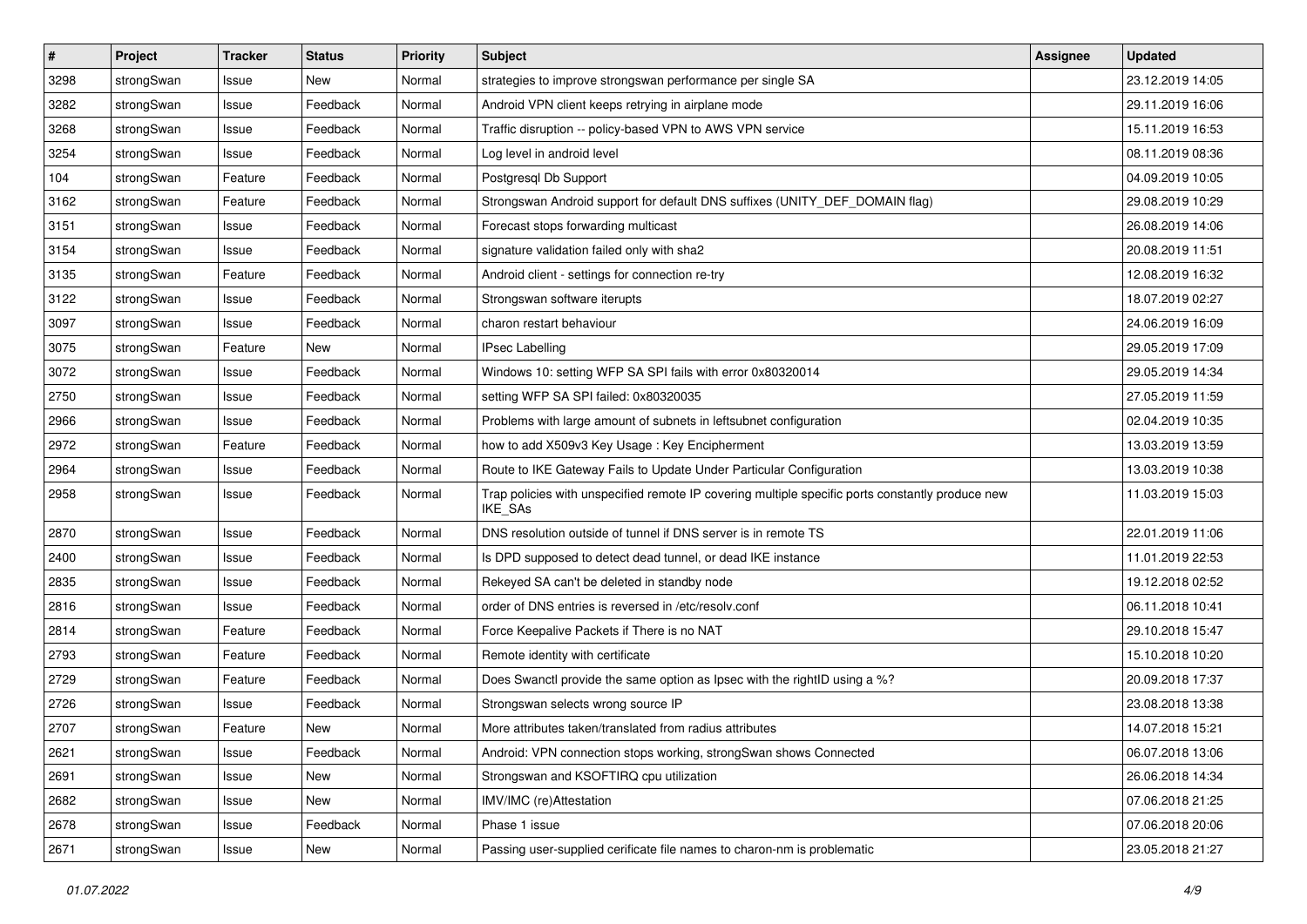| $\vert$ # | Project    | <b>Tracker</b> | <b>Status</b> | <b>Priority</b> | <b>Subject</b>                                                                                                                                          | <b>Assignee</b> | <b>Updated</b>   |
|-----------|------------|----------------|---------------|-----------------|---------------------------------------------------------------------------------------------------------------------------------------------------------|-----------------|------------------|
| 2668      | strongSwan | Feature        | Feedback      | Normal          | UE shall include the DEVICE IDENTITY Notify payload                                                                                                     |                 | 22.05.2018 13:48 |
| 352       | strongSwan | Issue          | Feedback      | Normal          | unable to allocate SPIs from kernel when running 32 bit binaries on 64 bit Linux                                                                        |                 | 17.04.2018 14:59 |
| 2618      | strongSwan | Issue          | Feedback      | Normal          | Query regarding assignment of Tunnel IP                                                                                                                 |                 | 09.04.2018 10:57 |
| 2580      | strongSwan | Issue          | Feedback      | Normal          | [CFG] handling xx attribute failed in Android or Ubuntu, but works in macOS                                                                             |                 | 09.03.2018 17:49 |
| 2560      | strongSwan | Issue          | Feedback      | Normal          | Duplicate CA cert requests sent                                                                                                                         |                 | 28.02.2018 10:54 |
| 1068      | strongSwan | <b>Bug</b>     | Feedback      | Normal          | strongswan 5.3.2 and IKEv1 in transport mode causes NO PROPOSAL CHOSEN error                                                                            |                 | 26.01.2018 13:30 |
| 2495      | strongSwan | Feature        | Feedback      | Normal          | LibreSSL Plugin                                                                                                                                         |                 | 13.12.2017 09:29 |
| 2446      | strongSwan | Issue          | Feedback      | Normal          | Traffic loss during IKE reauth despite make-before-break enabled                                                                                        |                 | 27.11.2017 17:12 |
| 2464      | strongSwan | Issue          | <b>New</b>    | Normal          | How to Loadbalance strongswan IPsec via NGINX?                                                                                                          |                 | 12.11.2017 19:16 |
| 2077      | strongSwan | Issue          | Feedback      | Normal          | Grace period before reassigning offline IP lease                                                                                                        |                 | 06.10.2017 10:44 |
| 2432      | strongSwan | Issue          | New           | Normal          | PLUTO_ME can be different for up-client and down-client                                                                                                 |                 | 21.09.2017 11:57 |
| 2411      | strongSwan | Issue          | Feedback      | Normal          | VPN server name resolution is done via overlay DNS server upon IKE disconnect                                                                           |                 | 22.08.2017 10:42 |
| 2394      | strongSwan | Issue          | Feedback      | Normal          | IP is not assigned after re-authentication                                                                                                              |                 | 04.08.2017 19:03 |
| 2361      | strongSwan | Feature        | New           | Normal          | Import .sswan files from NetworkManager                                                                                                                 |                 | 12.06.2017 15:25 |
| 2095      | strongSwan | Feature        | Feedback      | Normal          | Support liveness check in Strongswan                                                                                                                    |                 | 31.05.2017 00:56 |
| 1559      | strongSwan | Feature        | Feedback      | Normal          | Expose received XAUTH/EAP username/password prompts via VICI, send secrets via VICI on<br>prompt                                                        |                 | 09.05.2017 16:28 |
| 2319      | strongSwan | Issue          | Feedback      | Normal          | gives up trying to bring up connection after DNS SERVFAIL                                                                                               |                 | 08.05.2017 15:41 |
| 2307      | strongSwan | Feature        | Feedback      | Normal          | Permit installation of trap policy for CHILD_SA configurations with unset local_addrs                                                                   |                 | 26.04.2017 15:04 |
| 2273      | strongSwan | Bug            | Feedback      | Normal          | Unable to install strongswan client helper on OSX El Capitan                                                                                            |                 | 10.03.2017 15:34 |
| 2260      | strongSwan | Issue          | New           | Normal          | Number of CHILD SA for a single connection grows over time                                                                                              |                 | 28.02.2017 13:46 |
| 2203      | strongSwan | Issue          | Feedback      | Normal          | Protecting symetric traffic using high availability in gateway to gateway setup (both active)                                                           |                 | 15.02.2017 14:20 |
| 2202      | strongSwan | Feature        | Feedback      | Normal          | Radius NAS IP to be specified                                                                                                                           |                 | 18.01.2017 17:58 |
| 2184      | strongSwan | Issue          | Feedback      | Normal          | configuration with multiple RSA keys                                                                                                                    |                 | 14.12.2016 13:09 |
| 2185      | strongSwan | Feature        | Feedback      | Normal          | INTERNAL IP4 SUBNET Attribute Support in Android Client                                                                                                 |                 | 10.12.2016 01:14 |
| 2178      | strongSwan | Issue          | <b>New</b>    | Normal          | ha and updown                                                                                                                                           |                 | 01.12.2016 13:53 |
| 2165      | strongSwan | Feature        | Feedback      | Normal          | missing LIBRESSL_VERSION_NUMBER support                                                                                                                 |                 | 03.11.2016 09:23 |
| 1082      | strongSwan | Feature        | Feedback      | Normal          | Framed-Route to set leftsubnet                                                                                                                          |                 | 07.10.2016 10:02 |
| 2112      | strongSwan | Issue          | New           | Normal          | Broadcast packets are not relayed from Lan to Vpn clilent                                                                                               |                 | 14.09.2016 14:18 |
| 2110      | strongSwan | Issue          | Feedback      | Normal          | Remote Identity (IDr) in IKE AUTH Response is sent as hex-encoded binary value instead of text<br>when setting leftid to type KEY_ID (leftid=@#xxxxxxx) |                 | 13.09.2016 21:42 |
| 1506      | strongSwan | Feature        | Feedback      | Normal          | Enhance DoS protection to deny users that failed Authentication                                                                                         |                 | 17.06.2016 14:31 |
| 1482      | strongSwan | Feature        | Feedback      | Normal          | Allow changing init_limit_half_open etc. at runtime by reloading strongswan.conf                                                                        |                 | 26.05.2016 14:49 |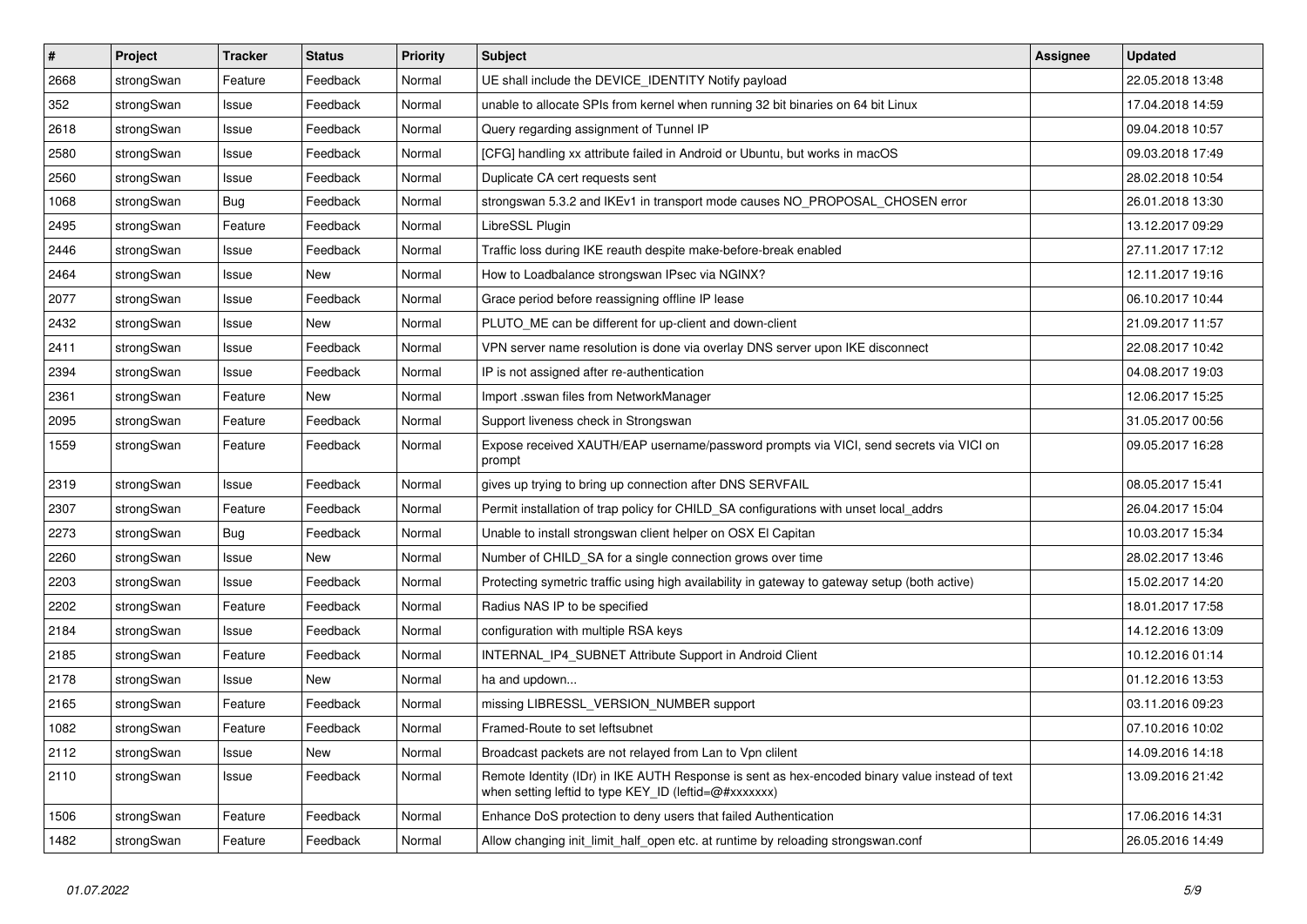| #    | Project    | <b>Tracker</b> | <b>Status</b> | <b>Priority</b> | <b>Subject</b>                                                                                          | <b>Assignee</b> | <b>Updated</b>   |
|------|------------|----------------|---------------|-----------------|---------------------------------------------------------------------------------------------------------|-----------------|------------------|
| 1456 | strongSwan | Issue          | Feedback      | Normal          | Missing Tunnel-Client-Endpoint & Tunnel-Server-Endpoint AVP in RADIUS Accounting Start/Stop<br>messages |                 | 11.05.2016 11:54 |
| 1422 | strongSwan | Issue          | Feedback      | Normal          | IKEv1: IKE_SA reauth vs. CHILD_SA rekey race prevents IKE_SA reauthentication in time                   |                 | 20.04.2016 15:06 |
| 1383 | strongSwan | Issue          | Feedback      | Normal          | How to limit the amount of the installed Child SAs                                                      |                 | 08.04.2016 11:20 |
| 1338 | strongSwan | Issue          | Feedback      | Normal          | problem with changing esp algorithm in strongswan                                                       |                 | 10.03.2016 18:23 |
| 1334 | strongSwan | Issue          | Feedback      | Normal          | Version 5.3.5, duplicated tunnel aftr IKE_SA rekeyed                                                    |                 | 10.03.2016 11:06 |
| 1289 | strongSwan | Issue          | <b>New</b>    | Normal          | HA plugin should sync last sent packet                                                                  |                 | 01.02.2016 13:59 |
| 1276 | strongSwan | Issue          | Feedback      | Normal          | Threading: ext-auth hook blocks any other connection attempt                                            |                 | 27.01.2016 12:28 |
| 1253 | strongSwan | Feature        | Feedback      | Normal          | Strongswan doesn't support CA bundles                                                                   |                 | 19.01.2016 11:23 |
| 1271 | strongSwan | Issue          | New           | Normal          | X.509 UTF-8 support                                                                                     |                 | 17.01.2016 14:39 |
| 930  | strongSwan | Feature        | <b>New</b>    | Normal          | Option to have non-sequential v6 roadwarrior addresses                                                  |                 | 12.01.2016 16:36 |
| 1251 | strongSwan | Feature        | New           | Normal          | FreeBSD HA                                                                                              |                 | 11.01.2016 22:01 |
| 1008 | strongSwan | Feature        | Feedback      | Normal          | FARP for IPv6                                                                                           |                 | 14.12.2015 20:59 |
| 162  | strongSwan | Feature        | Feedback      | Normal          | Submit ClusterIP patches mainline                                                                       |                 | 14.12.2015 20:43 |
| 1207 | strongSwan | Feature        | New           | Normal          | Add more than 2 hosts support to HA plugin and make it configurable                                     |                 | 08.12.2015 05:05 |
| 1157 | strongSwan | Issue          | Feedback      | Normal          | Message ID overflow RFC 5996 2.2                                                                        |                 | 12.10.2015 13:52 |
| 1000 | strongSwan | Feature        | Feedback      | Normal          | Raise ALERT TS MISMATCH in IKE V1                                                                       |                 | 09.09.2015 12:47 |
| 1081 | strongSwan | Feature        | New           | Normal          | Active/standby VPN Gateway Failover                                                                     |                 | 21.08.2015 22:01 |
| 1079 | strongSwan | Feature        | Feedback      | Normal          | Future Plans for firwall configuration equivalent under FreeBSD                                         |                 | 21.08.2015 15:58 |
| 973  | strongSwan | Issue          | New           | Normal          | IKEv2 dpd + auto=route + tunnel downtime cause additional CHILD_SAs                                     |                 | 29.05.2015 17:40 |
| 357  | strongSwan | Issue          | New           | Normal          | Lifetime in case of IKEv1                                                                               |                 | 18.05.2015 10:40 |
| 927  | strongSwan | Feature        | <b>New</b>    | Normal          | Charon: Implement route events and add an consumer in updown plugin                                     |                 | 11.04.2015 12:02 |
| 926  | strongSwan | Issue          | New           | Normal          | HA: resync errors when a node is joining a cluster                                                      |                 | 10.04.2015 15:05 |
| 923  | strongSwan | Issue          | New           | Normal          | MOBIKE not working on HA cluster                                                                        |                 | 09.04.2015 09:46 |
| 87   | strongSwan | Feature        | <b>New</b>    | Normal          | IPsec Multicast Support                                                                                 |                 | 19.12.2014 14:20 |
| 777  | strongSwan | Issue          | <b>New</b>    | Normal          | column length in attributes table of strongswan database is too short                                   |                 | 25.11.2014 20:46 |
| 766  | strongSwan | Feature        | New           | Normal          | Make retransmit settings tunable by connection                                                          |                 | 14.11.2014 10:02 |
| 746  | strongSwan | Feature        | New           | Normal          | Different radius server(s) for accounting                                                               |                 | 22.10.2014 12:23 |
| 730  | strongSwan | Issue          | New           | Normal          | NAT-NAT fallback                                                                                        |                 | 09.10.2014 12:40 |
| 702  | strongSwan | Issue          | New           | Normal          | ipsec route mode, Strongswan as responder may result collsion in INIT exchange. and ike                 |                 | 12.09.2014 16:34 |
| 697  | strongSwan | Issue          | New           | Normal          | HA: nodes fail to sync data because of UDP packet drops                                                 |                 | 09.09.2014 14:29 |
| 541  | strongSwan | Issue          | New           | Normal          | List of servers in client config (Failover)                                                             |                 | 13.08.2014 15:10 |
| 645  | strongSwan | Feature        | New           | Normal          | Support HeapAlloc() and friends in leak-detective                                                       |                 | 10.07.2014 15:12 |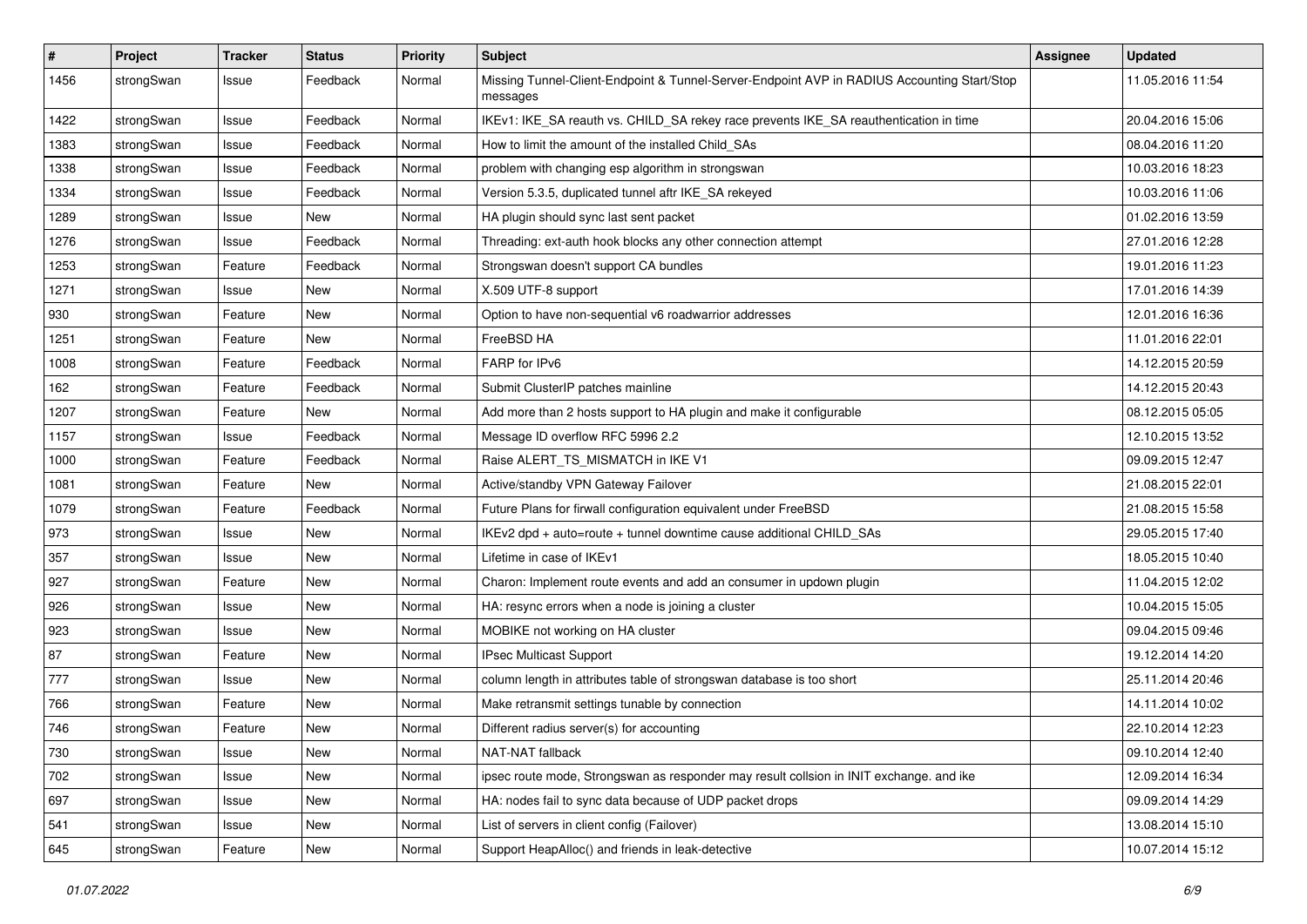| $\vert$ # | Project    | <b>Tracker</b> | <b>Status</b> | <b>Priority</b> | Subject                                                                                                  | <b>Assignee</b>    | <b>Updated</b>   |
|-----------|------------|----------------|---------------|-----------------|----------------------------------------------------------------------------------------------------------|--------------------|------------------|
| 644       | strongSwan | Feature        | New           | Normal          | Non-monolithic Windows build                                                                             |                    | 10.07.2014 15:12 |
| 643       | strongSwan | Feature        | <b>New</b>    | Normal          | CNG/Bcrypt native Windows crypto plugin                                                                  |                    | 10.07.2014 15:12 |
| 642       | strongSwan | Feature        | New           | Normal          | Windows Named Pipe stream and service                                                                    |                    | 10.07.2014 15:11 |
| 641       | strongSwan | Feature        | New           | Normal          | kernel-iph virtual IP support and IKE routing lookups ignoring IPsec routes                              |                    | 10.07.2014 15:11 |
| 640       | strongSwan | Feature        | New           | Normal          | Provide an init_once() abstraction layer                                                                 |                    | 10.07.2014 15:10 |
| 522       | strongSwan | Issue          | <b>New</b>    | Normal          | Mac OS X native application won't update network interface for DNS lookups                               |                    | 08.07.2014 10:23 |
| 628       | strongSwan | Issue          | New           | Normal          | Windows Phone 8.1 - Certificate Pattern Matching                                                         |                    | 30.06.2014 14:06 |
| 619       | strongSwan | Issue          | <b>New</b>    | Normal          | pki --issue should have an --out option                                                                  |                    | 15.06.2014 00:26 |
| 312       | strongSwan | Feature        | New           | Normal          | Feature Request: Option to limit or disable sending of ADDITIONAL_*_ADDRESS list for MOBIKE<br>Responder |                    | 13.03.2013 19:19 |
| 215       | strongSwan | Feature        | <b>New</b>    | Normal          | strongswan NetworkManager plugin: make the "normal" ipsec configuration usable                           |                    | 12.08.2012 04:47 |
| 3613      | strongSwan | Issue          | Feedback      | Low             | Load-test jobs scheduled after tunnels are terminated                                                    |                    | 28.10.2020 12:06 |
| 3457      | strongSwan | Feature        | New           | Low             | user-friendly pkcs11 certificate selection                                                               |                    | 22.05.2020 12:52 |
| 3456      | strongSwan | Feature        | New           | Low             | move to github/gitlab                                                                                    |                    | 22.05.2020 12:27 |
| 3276      | strongSwan | Feature        | Feedback      | Low             | N1_MODE_CAPABILITY                                                                                       |                    | 21.11.2019 16:49 |
| 3244      | strongSwan | Feature        | New           | Low             | eap-peap on android                                                                                      |                    | 04.11.2019 10:17 |
| 3041      | strongSwan | Issue          | Feedback      | Low             | fail2ban or equivalent                                                                                   |                    | 06.05.2019 09:07 |
| 2854      | strongSwan | Feature        | New           | Low             | Srongswan doesn't sending RADIUS Accounting-On/Off on start up / shutdown                                |                    | 10.12.2018 10:19 |
| 2823      | strongSwan | Feature        | Feedback      | Low             | Implementing VPN peer failover                                                                           |                    | 16.11.2018 10:25 |
| 2727      | strongSwan | Feature        | New           | Low             | single pair of selectors per CHILD_SA                                                                    |                    | 23.08.2018 12:08 |
| 2698      | strongSwan | Issue          | Feedback      | Low             | DSCP and kernel-libipsec                                                                                 |                    | 04.07.2018 15:01 |
| 2409      | strongSwan | Feature        | Feedback      | Low             | Android client status details                                                                            |                    | 18.08.2017 13:23 |
| 38        | strongSwan | Feature        | New           | Low             | OCSP in IKE payload, RFC4806                                                                             |                    | 19.12.2014 14:20 |
| 368       | strongSwan | Feature        | New           | Low             | Add support for UNITY_DEF_DOMAIN mode config and pass domain to resolvconf                               |                    | 27.07.2013 01:25 |
| 542       | strongSwan | Issue          | Feedback      | Normal          | Nesting tunnels                                                                                          | Andreas<br>Steffen | 07.03.2014 09:22 |
| 404       | strongSwan | Issue          | Feedback      | Normal          | TNC: Update HowTos and implement some compilation flag checking                                          | Andreas<br>Steffen | 10.09.2013 13:58 |
| 406       | strongSwan | Feature        | Feedback      | Low             | TNC: Speeding up the Attestation process                                                                 | Andreas<br>Steffen | 10.09.2013 14:00 |
| 2494      | strongSwan | Issue          | Feedback      | Normal          | Problems With 64bit Slot IDs With Pkcs11 Plugin                                                          | Jordan Hrycaj      | 12.12.2017 16:03 |
| 2493      | strongSwan | Issue          | Feedback      | Normal          | Pkcs11 Plugin Returns w/Bogus Return Code                                                                | Jordan Hrycaj      | 12.12.2017 15:58 |
| 960       | strongSwan | Feature        | Feedback      | Normal          | Raise ALERT PROPOSAL MISMATCH IKE in IKE V1                                                              | Martin Willi       | 30.08.2017 09:05 |
| 1165      | strongSwan | Issue          | New           | Normal          | StrongSwan Virtual Ip problem                                                                            | Martin Willi       | 19.10.2015 23:59 |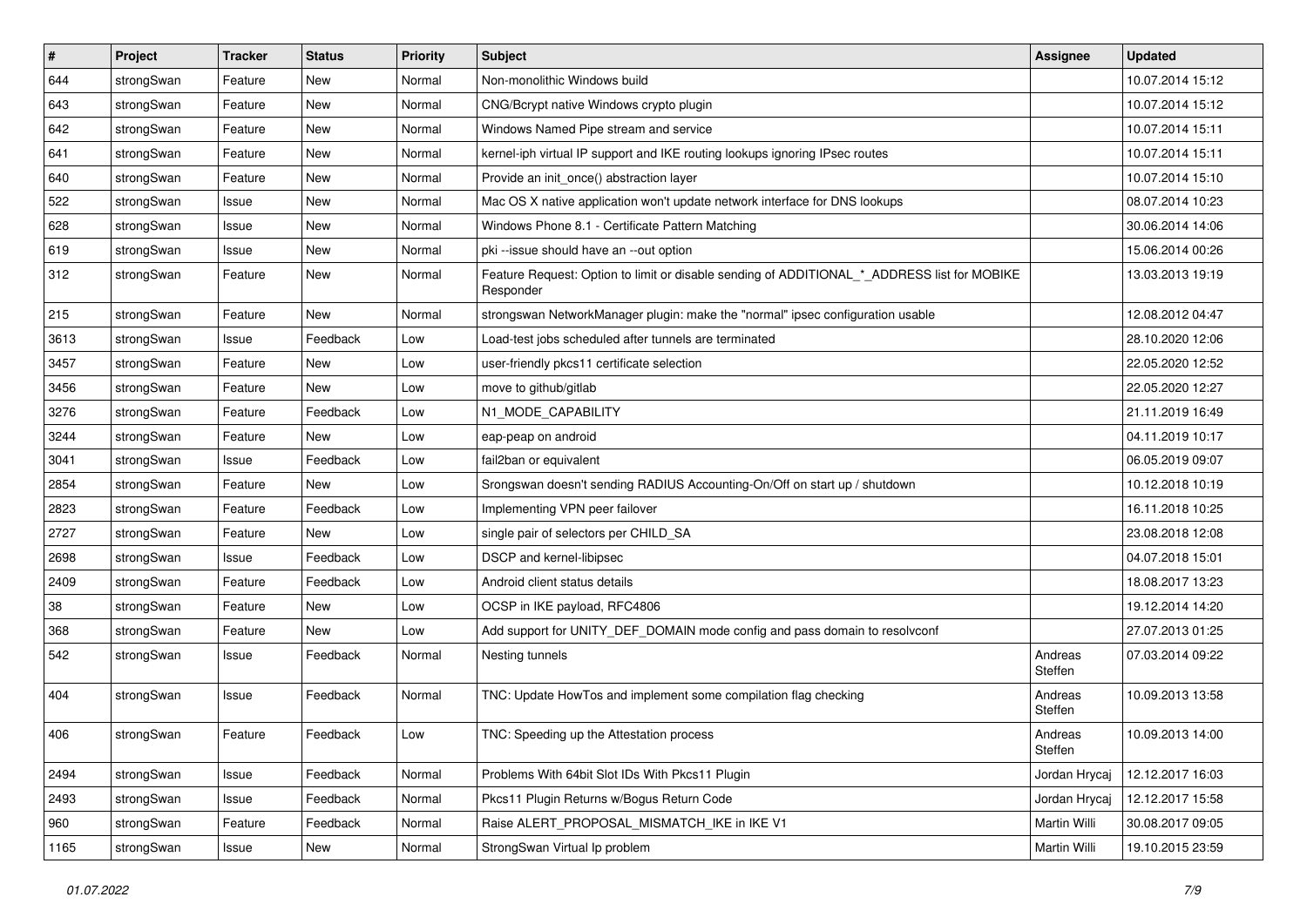| #    | Project    | <b>Tracker</b> | <b>Status</b> | <b>Priority</b> | <b>Subject</b>                                                              | Assignee                        | <b>Updated</b>   |
|------|------------|----------------|---------------|-----------------|-----------------------------------------------------------------------------|---------------------------------|------------------|
| 456  | strongSwan | Bug            | Feedback      | Normal          | StrongSwan client for OS X crashes                                          | Martin Willi                    | 21.03.2014 12:16 |
| 129  | strongSwan | Feature        | Assigned      | Normal          | Relations between ike/child/peer_cfg                                        | Martin Willi                    | 06.02.2012 10:50 |
| 3606 | strongSwan | Issue          | Feedback      | Normal          | Using ipsec tunnel from "foreign" subnet                                    | Noel Kuntze                     | 26.10.2020 12:23 |
| 193  | strongSwan | Bug            | Assigned      | High            | Race condition between acquire jobs and Mobike update while switching WLANs | Tobias<br>Brunner               | 16.05.2012 12:18 |
| 3680 | strongSwan | Issue          | Feedback      | Normal          | How to unload a paritcular certificate from strongswan.                     | Tobias<br><b>Brunner</b>        | 27.01.2021 09:28 |
| 3673 | strongSwan | Issue          | Feedback      | Normal          | IKEv2/IPSec MSCHAPv2 fails on Android 11 (API 30).                          | Tobias<br><b>Brunner</b>        | 17.01.2021 07:25 |
| 3668 | strongSwan | Issue          | Feedback      | Normal          | Configuring the strongSwan Helm chart on openshift                          | Tobias<br><b>Brunner</b>        | 07.01.2021 16:33 |
| 3665 | strongSwan | Issue          | Feedback      | Normal          | When there is data flow, the VPN tunnel will not automatically connect      | Tobias<br><b>Brunner</b>        | 05.01.2021 16:26 |
| 3636 | strongSwan | Issue          | Feedback      | Normal          | Tor behind VPN                                                              | Tobias<br><b>Brunner</b>        | 23.11.2020 14:09 |
| 3620 | strongSwan | Issue          | Feedback      | Normal          | L2TP/IPSEC ipsec.conf setting                                               | Tobias<br><b>Brunner</b>        | 12.11.2020 10:14 |
| 3594 | strongSwan | Issue          | Feedback      | Normal          | How to see the traffic at ESP in UDP SPIs and forwarding rule               | Tobias<br><b>Brunner</b>        | 15.10.2020 13:57 |
| 3584 | strongSwan | Issue          | Feedback      | Normal          | Separate ipsec.conf file per conn and separate ipsec.secrets file per conn  | Tobias<br><b>Brunner</b>        | 30.09.2020 17:06 |
| 3560 | strongSwan | Issue          | Feedback      | Normal          | PSK tunnel working - Cert fails with fragmention errors                     | Tobias<br><b>Brunner</b>        | 11.09.2020 14:15 |
| 3291 | strongSwan | Issue          | Feedback      | Normal          | IPSec IKEv2 Client to VPN service 2                                         | Tobias<br><b>Brunner</b>        | 16.08.2020 12:58 |
| 2189 | strongSwan | Feature        | Assigned      | Normal          | Support RFC 8229: TCP Encapsulation of IKE and IPsec Packets                | Tobias<br><b>Brunner</b>        | 05.06.2020 19:48 |
| 3341 | strongSwan | Bug            | Feedback      | Normal          | Application Icon missing on firestick 4K                                    | Tobias<br><b>Brunner</b>        | 20.02.2020 09:31 |
| 482  | strongSwan | Issue          | Feedback      | Normal          | NAT-NAT connection                                                          | Tobias<br><b>Brunner</b>        | 09.10.2014 12:37 |
| 693  | strongSwan | Feature        | Feedback      | Normal          | Time policy for roadwarrior                                                 | Tobias<br><b>Brunner</b>        | 02.09.2014 11:06 |
| 552  | strongSwan | Issue          | Feedback      | Normal          | move pki tool to ipsecdir                                                   | Tobias<br><b>Brunner</b>        | 14.04.2014 13:52 |
| 268  | strongSwan | Feature        | Feedback      | Normal          | support for ssh keypairs in strongswan network-manager plugin               | Tobias<br><b>Brunner</b>        | 19.02.2014 15:13 |
| 462  | strongSwan | Issue          | Feedback      | Normal          | strongswan android app can not use on android 4.4 OS                        | <b>Tobias</b><br><b>Brunner</b> | 06.01.2014 13:07 |